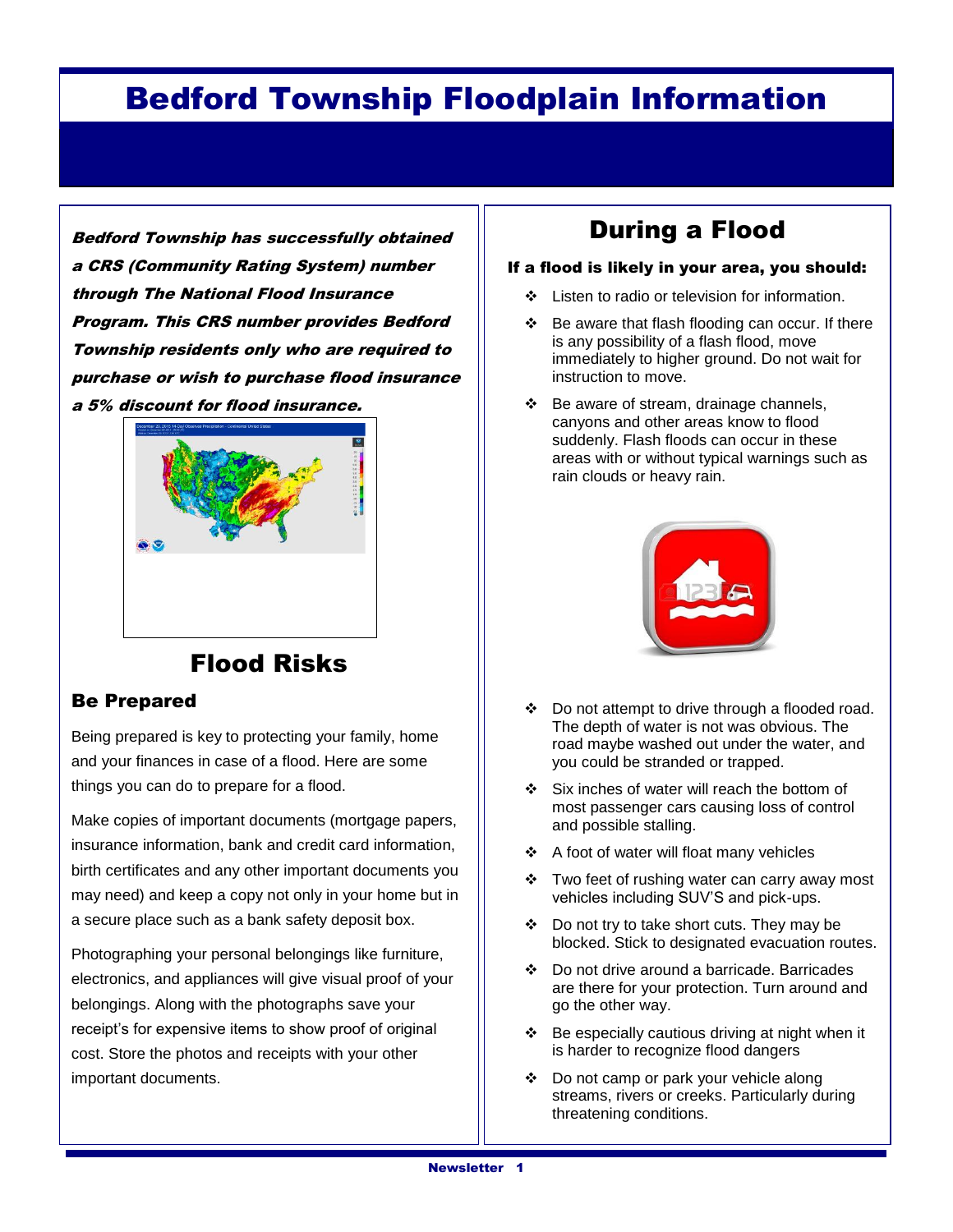## Staying Healthy

## After the Flood

*Your home has been flooded. Although floodwaters may be down in some areas, many dangers still exist. Here are some things to remember in the days ahead:*

- ❖ Use local alerts and warning systems to get information and expert informed advice as soon as available.
- $\div$  Emergency workers will be assisting people in flooded areas. You can help them by staying off the roads and out of the way.
- Stay away from damaged areas unless your Assistance has been specifically requested by Police, fire or relief organizations.
- Play it safe. Additional flooding or flash floods can occur. Listen for local warnings and information. If your car stalls in rapidly rising waters, get out immediately and climb to higher ground.
- $\div$  Return home only when authorities indicate It is safe

Never swim or play around flood water. It may contain chemicals, bacteria and disease causing organisms. If you skin comes in contact with floodwater, make sure to wash it with soap and disinfected water because the contents are unknown.

## Flood Insurance

As a homeowner or renter, it's imperative that you protect your property from disasters that may occur in your area. As one of the most likely disasters in the U.S., floods can strike anywhere. Even if your region isn't considered a likely area for flooding, you may want to consider the option of flood insurance. Flooding can occur following a disaster like a hurricane or a severe storm, and can be the direct result of rising water levels nearby. Because most [property insurance](http://www.usinsuranceonline.com/home-insurance/policy-types/home-warranty-insurance?as=ylx41pchgppc5ss5ojktumg0) specifically excludes floods, it's best to **secure flood coverage** in order to keep your property safe no matter what occurs. This type of coverage must be secured through the National Flood Insurance Program (NFIP).

A flood can cause and emotional stress. You need to look after yourself

you focus on



- ❖ Avoid floodwaters; water may be contaminated by oil, gasoline or raw sewage.
- ❖ Service damaged septic tanks, cesspools, pits and leaching systems as soon as possible. damaged sewer systems are serious health  $b$  before it can be turned on. Wiring must be turned on. Wiring  $\alpha$ hazards.
- $\div$  Clean and disinfect everything that got wet. Mud left from floodwaters can contain sewage and chemicals.
- $\clubsuit$  Rest often and eat well
- $\blacksquare$ If your basement is full or nearly full of water,  $\blacksquare$  $\ast$  Keep a manageable schedule. Make a list and  $\parallel$  in front of do jobs one at a time.



bedding, and any other items holding For More Information about flooding go to:

- develop mold within 24 to 48 hours. ❖ [www.floodsmart.gov](http://www.floodsmart.gov/)
- Do not approach wild animals that take ❖ [www.ready.gov](http://www.ready.gov/)
- refuge from floodwaters on upper levels of \* [www.fema.gov](http://www.fema.gov/)
- water recedes. Call your local animal control ❖ [www.redcross.org](http://www.redcross.org/)

k througl water ca water, wa  $\operatorname{\mathsf{be}}$  a stick